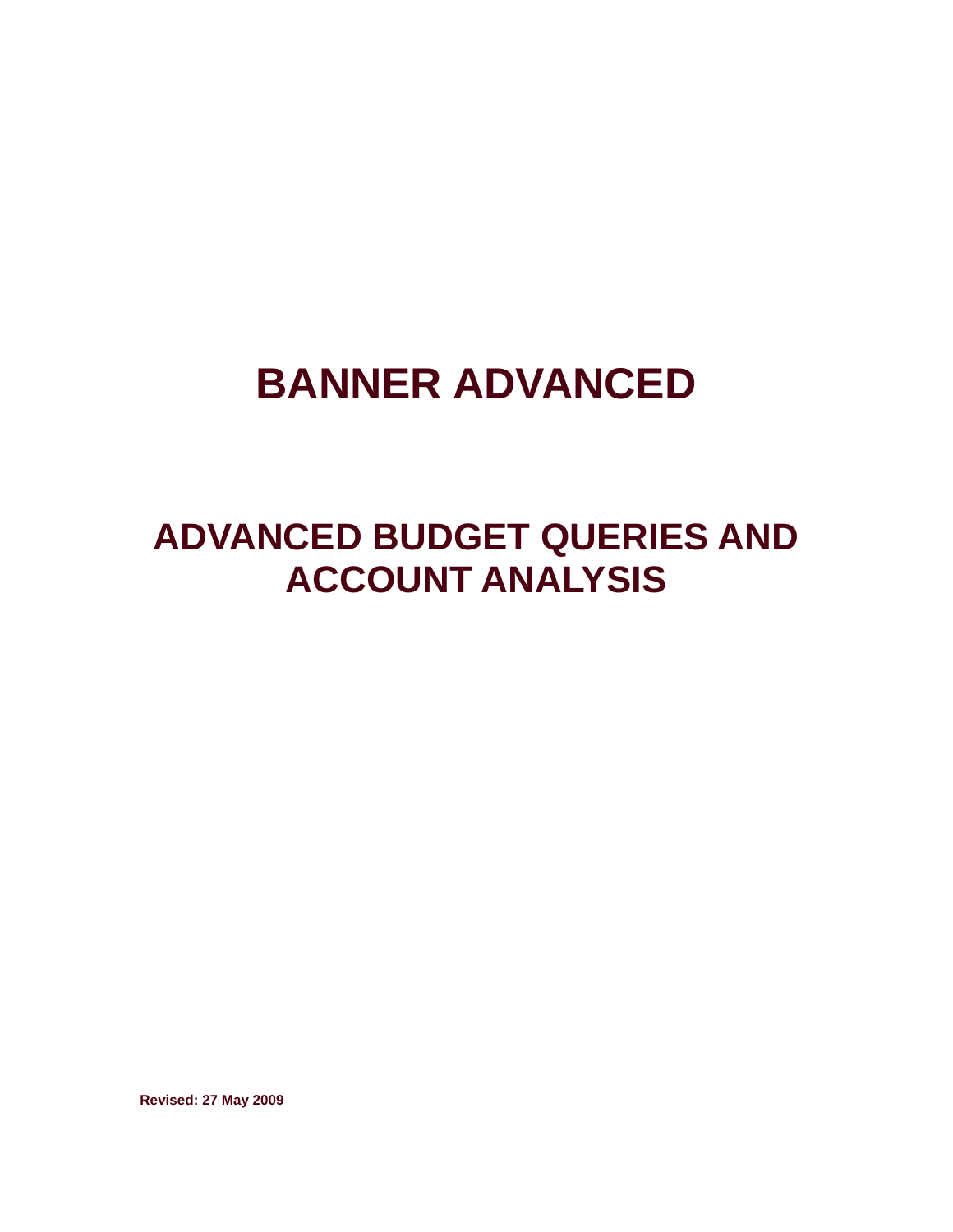## **Budget Status by Account**

| Create a New Query |                                           |
|--------------------|-------------------------------------------|
| Type               | Budget Status by Account                  |
|                    | <b>Budget Status by Account</b>           |
|                    | Budget Status by Organizational Hierarchy |
|                    | Budget Quick Query                        |

The **Budget Status by Account** report displays a list of all budget line items, organized by *Expenditure Account Code*. The first step in creating a budget query is to specify the ledger columns you wish to display on the report. The following options are provided:

**Adopted Budget:** Your original budget, as determined at beginning of fiscal year. **Budget Adjustment:** Any transfers to or from your budget line items. **Adjusted Budget:** Adopted budget plus transfer details. **Temporary Budget:** (Not in use) **Accounted Budget:** (Not in use) **Year to Date:** Amounts to date for current fiscal year. **Encumbrances:** Purchase Orders cut against your budget. **Reservations:** Requisitions submitted against your budget. **Commitments:** Sum of Encumbrances and Reservations. **Available Balance:** Adopted budget less commitments; provides information on funds available.

|   | Select the Operating Ledger Data columns to display on the report. |   |                     |  |  |
|---|--------------------------------------------------------------------|---|---------------------|--|--|
|   | <b>Adopted Budget</b>                                              | M | Year to Date        |  |  |
|   | Budget Adjustment                                                  |   | <b>Encumbrances</b> |  |  |
| ⊽ | Adjusted Budget                                                    |   | Reservations        |  |  |
|   | Temporary Budget                                                   | M | Commitments         |  |  |
|   | <b>Accounted Budget</b>                                            | ▽ | Available Balance   |  |  |
|   | Save Query as:                                                     |   |                     |  |  |
|   | Shared                                                             |   |                     |  |  |
|   | Continue                                                           |   |                     |  |  |

## **Ledger Columns**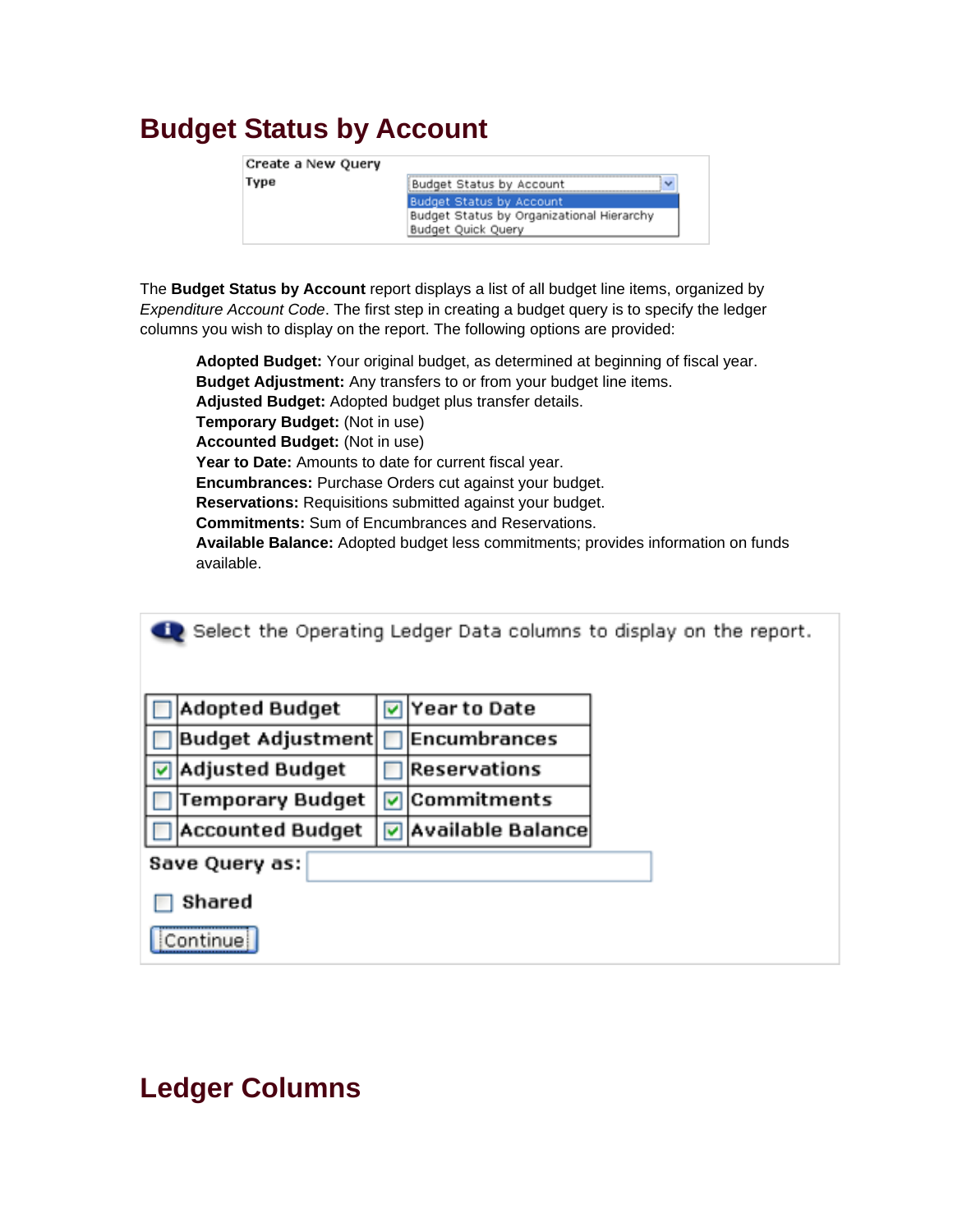At this point, you can choose to save your query in order to retrieve the selected ledger columns for future use. To save a query, type a name into the "Save Query As" input box.

**Note:** Do **not** click the *Shared* checkbox; if you do, your query will be visible to everyone on campus.

Click "Continue" to move to the next screen.

| <b>Budget Queries</b>                         |                 |                                                                              |                                                                                                                                                                                                                                                                                                                                         |
|-----------------------------------------------|-----------------|------------------------------------------------------------------------------|-----------------------------------------------------------------------------------------------------------------------------------------------------------------------------------------------------------------------------------------------------------------------------------------------------------------------------------------|
| retrieved is through the Fiscal Year to Date. |                 |                                                                              | Er For a Budget Query to be successful, a user with Fund Organization query access must enter a value in either the Organization or Grant fields as well as the<br>Fiscal Year, Period, and Chart of Accounts fields. If Grant information is queried, all retrieved information is Grant Inception to Date. Otherwise, all information |
|                                               |                 | ratrieved will be placed next to the corresponding comparison fiscal period. | To perform a comparison query select a Comparison Fiscal Year and Period in addition to the required Fiscal Year and Period. With this selection, all details                                                                                                                                                                           |
| Fiscal year:                                  | $2008$ $\omega$ | Fiscal period:                                                               | 10 米                                                                                                                                                                                                                                                                                                                                    |
| Comparison Fiscal year: Norwis                |                 | Comparison Fiscal period: None                                               |                                                                                                                                                                                                                                                                                                                                         |
| Commitment Type:                              | AR              | ×                                                                            |                                                                                                                                                                                                                                                                                                                                         |
| Chart of Accounts                             | u.              | Index:                                                                       |                                                                                                                                                                                                                                                                                                                                         |
| Fund                                          |                 | <b>Activity</b>                                                              |                                                                                                                                                                                                                                                                                                                                         |
| Organization                                  | 059901          | Location                                                                     |                                                                                                                                                                                                                                                                                                                                         |
| Grant -                                       |                 | Fund Type                                                                    |                                                                                                                                                                                                                                                                                                                                         |
| Account                                       | 730%            | Account Type                                                                 |                                                                                                                                                                                                                                                                                                                                         |
| Program                                       |                 |                                                                              |                                                                                                                                                                                                                                                                                                                                         |
| <b>T Include Revenue Accounts</b>             |                 |                                                                              |                                                                                                                                                                                                                                                                                                                                         |
| <b>Bave Query as:</b>                         |                 |                                                                              |                                                                                                                                                                                                                                                                                                                                         |
| Shared                                        |                 |                                                                              |                                                                                                                                                                                                                                                                                                                                         |
| Submit Quary                                  |                 |                                                                              |                                                                                                                                                                                                                                                                                                                                         |

#### **Budget Query Criteria**

To choose the budget information you wish to view, select or enter criteria as follows:

**Fiscal Year:** Choose the fiscal year for the time period you wish to view. This defaults to the calendar year, so it may be necessary to change this value.

**Fiscal Period:** Choose the month you wish view. Note that 01 corresponds to July, 02 to August, and so on. The fiscal periods 13 and 14 are used to do end-of-fiscal-year processing. If you want to be sure you are viewing year-to-date information, you can select month 14. The default is the calendar year, so it may be necessary to change this value.

**Comparison Fiscal Year:** You can select a fiscal year with which to compare the previously selected *Fiscal Year*. This will not be usable until FY11, since we will only have FY10 data for the first year the system is in use.

**Comparison Fiscal Period:** You can select a fiscal period with which to compare the previously selected *Fiscal Period*. This will not be usable until FY11, since we will only have FY10 data for the first year the system is in use.

**Commitment Type:** This dropdown has three values: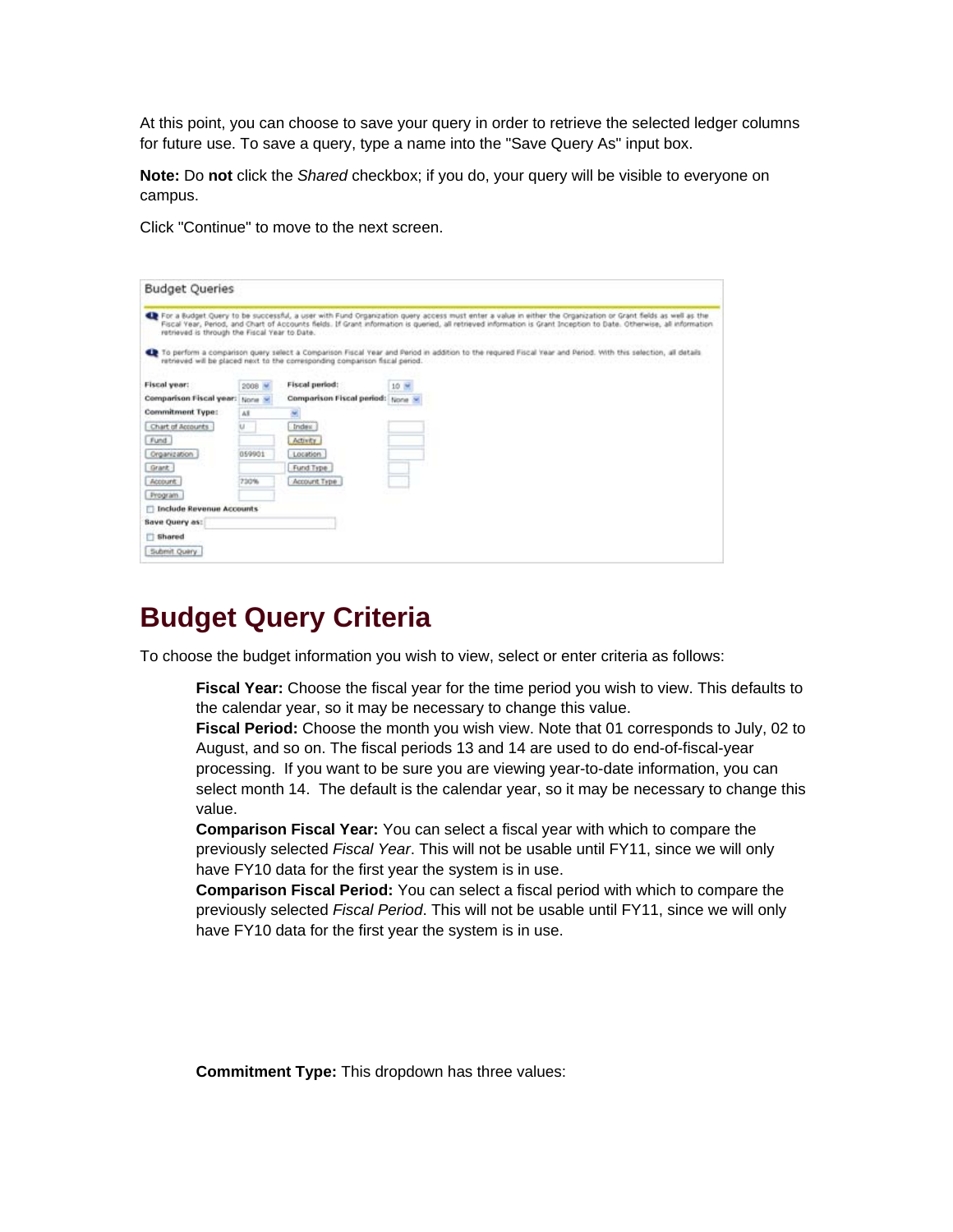**All:** Includes all commitments (Requisitions and Purchase Orders) charged to the accounts to be viewed.

**Committed:** Includes only the Purchase Orders cut against the accounts to be viewed.

**Uncommitted:** Includes only the Requisitions submitted against the accounts to be viewed.

**Chart of Accounts:** Enter a capital W.

**Index:** Enter the Fund or Organization code for the budget number you wish to query. If you need to locate this information, you can click the "Index" button to access a Code Lookup screen to retrieve a list of available Codes. If you use Index field, you do not need to enter information into the Fund, Org or Program fields

**Fund:** Enter the *Fund* code for the budget number you wish to query. If you need to locate this information, you can click the "Fund" button to access a Code Lookup screen. Note that if the budget number references a grant account, you will need to enter a value in the Grant field as well.

**Organization:** Enter the *Organization* code for the budget number you wish to query. If you need to locate this information, you can click the "Organization" button to access a Code Lookup screen.

**Grant:** If the budget number you wish to query references a grant account, enter the Grant code for this account in the *Grant* field. If you need to locate this information, you can click the "Grant" button to access a Code Lookup screen.

**Account:** If you wish to view information for a specific expense account, or a series of accounts using a wildcard (the "%" character), enter the account code in the *Account* input. If you leave the Account field blank, you will retrieve information on all Account codes.

**Program:** Enter the *Program* code for the budget number you wish to query. (Note: Most users won't need to use or change the program code that defaults with the Fund and Org codes.

**Activity, Location, Fund Type, Account Type:** It is not necessary to enter data in these fields.

**Include Revenue Accounts:** To include budget numbers that reference revenue accounts in the reports totals, check this checkbox.

**Note:** It is only necessary to enter the Chart of Accounts and Organization in the Index field. The broader your criteria, the more information you will see on the report. The more inputs you provide, the narrower the scope of the report will be.

You can choose to save your query in order to retrieve the report for future use. To save a query, type a name into the "Save Query As" input box. Note that each time you run the saved query, you will see "real-time" data. A retrieved query will not provide the same results when run at different times.

**Note:** Do not click the *Shared* checkbox; if you do, your query will be visible to everyone on campus.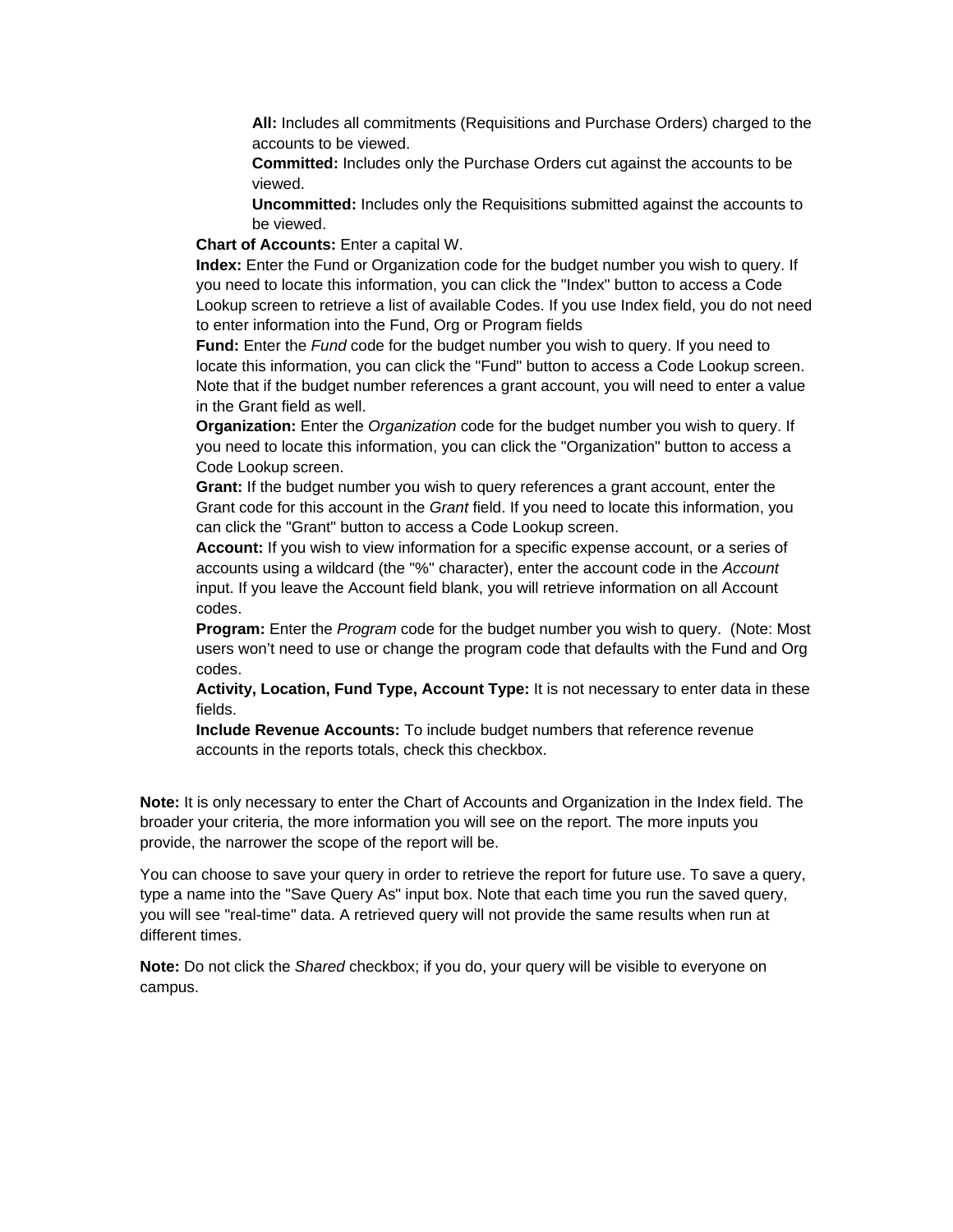Click "Submit Query" to view your budget report.

| http://tyler.winthrop.edu:9090/stage/bwfkrpvu.P_Budget_Start                                                                                                                                                                                                                                                                      | C Report A - Windows Internet Explorer   |                                  |                                        |                                      |                                                         |
|-----------------------------------------------------------------------------------------------------------------------------------------------------------------------------------------------------------------------------------------------------------------------------------------------------------------------------------|------------------------------------------|----------------------------------|----------------------------------------|--------------------------------------|---------------------------------------------------------|
|                                                                                                                                                                                                                                                                                                                                   |                                          |                                  |                                        | $\vee$ $\rightarrow$ $\times$ Google |                                                         |
| Edit View Favorites Tools Help                                                                                                                                                                                                                                                                                                    |                                          |                                  |                                        |                                      |                                                         |
| ٠.                                                                                                                                                                                                                                                                                                                                |                                          |                                  |                                        |                                      |                                                         |
| Google                                                                                                                                                                                                                                                                                                                            | v & Search * + 6 + Cor                   | Bookmarks * Check * E AutoFill * |                                        |                                      | $\leftarrow$ Sign In $\cdot$                            |
| wered by (FJ) Live Search<br><b>Search</b>                                                                                                                                                                                                                                                                                        |                                          |                                  |                                        |                                      | 52°F                                                    |
| msn                                                                                                                                                                                                                                                                                                                               | Video<br><b>News</b><br>Entertainment    | Autos<br><b>Sports</b><br>Money  | Shopping                               | A-List<br>Lifestyle<br>Health        |                                                         |
| $\mathbb{R}$ $\Phi$<br><b><i>C</i></b> Report A                                                                                                                                                                                                                                                                                   |                                          |                                  |                                        | $\wedge$ $\Box$                      | Maxima Tools ▼ 10 Tools ▼                               |
| Select a link in the Query Results list to retrieve detail information for the specific item chosen. Select one of the Download options to download Budget Query data to a<br>Microsoft Excel spreadsheet. Calculate user defined columns for the query by making selections from the Compute Additional Columns pull down lists. |                                          |                                  |                                        |                                      |                                                         |
|                                                                                                                                                                                                                                                                                                                                   |                                          |                                  |                                        |                                      |                                                         |
| <b>Report Parameters</b>                                                                                                                                                                                                                                                                                                          |                                          |                                  |                                        |                                      |                                                         |
|                                                                                                                                                                                                                                                                                                                                   | <b>Organization Budget Status Report</b> |                                  |                                        |                                      |                                                         |
|                                                                                                                                                                                                                                                                                                                                   | <b>By Account</b>                        |                                  |                                        |                                      |                                                         |
|                                                                                                                                                                                                                                                                                                                                   |                                          |                                  |                                        |                                      |                                                         |
|                                                                                                                                                                                                                                                                                                                                   | Period Ending Jun 30, 2009               |                                  |                                        |                                      |                                                         |
|                                                                                                                                                                                                                                                                                                                                   | As of May 18, 2009                       |                                  |                                        |                                      |                                                         |
|                                                                                                                                                                                                                                                                                                                                   |                                          |                                  |                                        |                                      |                                                         |
| Chart of Accounts W Winthrop University<br>Fund<br>12X030 Current Unrest Student Activity Fds Program                                                                                                                                                                                                                             | Commitment Type All                      | 500 Student Services             |                                        |                                      |                                                         |
| Organization<br>1515                                                                                                                                                                                                                                                                                                              | Activity                                 | All                              |                                        |                                      |                                                         |
| Account<br>All                                                                                                                                                                                                                                                                                                                    | Location                                 | All                              |                                        |                                      |                                                         |
|                                                                                                                                                                                                                                                                                                                                   |                                          |                                  |                                        |                                      |                                                         |
| <b>Query Results</b>                                                                                                                                                                                                                                                                                                              |                                          |                                  |                                        |                                      |                                                         |
| <b>Account Account Title</b>                                                                                                                                                                                                                                                                                                      | FY09/PD14 Adjusted<br><b>Budget</b>      | FY09/PD14 Year to<br><b>Date</b> | <b>FY09/PD14</b><br><b>Commitments</b> | <b>Balance</b>                       | FY09/PD14 Available                                     |
| 71015 OTHER DIRECT OPERATING BUDGET                                                                                                                                                                                                                                                                                               | 66,000.00                                |                                  | 0.00                                   | 0.00                                 | 66,000.00                                               |
| <b>ACCT</b>                                                                                                                                                                                                                                                                                                                       |                                          |                                  |                                        |                                      |                                                         |
| 71021 Telephone Toll Charges                                                                                                                                                                                                                                                                                                      |                                          | 0.00                             | 0.00                                   | 375.00                               | (375.00)                                                |
|                                                                                                                                                                                                                                                                                                                                   |                                          |                                  |                                        |                                      |                                                         |
|                                                                                                                                                                                                                                                                                                                                   |                                          | 0.00                             | 11,316,66                              | 0.00                                 |                                                         |
|                                                                                                                                                                                                                                                                                                                                   |                                          | 0.00                             | 0.00                                   | 3,000.00                             |                                                         |
|                                                                                                                                                                                                                                                                                                                                   |                                          | 0.00                             | 7,600.00                               | 0.00                                 |                                                         |
|                                                                                                                                                                                                                                                                                                                                   |                                          | 0.00                             | 717.00                                 | 18,301.34                            | (11, 316.66)<br>(3,000.00)<br>(7,600.00)<br>(19,018.34) |
|                                                                                                                                                                                                                                                                                                                                   |                                          | 0.00                             | 0.00                                   | 6,468.00                             |                                                         |
|                                                                                                                                                                                                                                                                                                                                   |                                          | 0.00                             | 0.00                                   | 500.00                               | (6,468.00)<br>(500.00)                                  |
|                                                                                                                                                                                                                                                                                                                                   |                                          | 0.00                             | 0.00                                   | 5,350.00                             | (5,350.00)                                              |
| 71026 Repairs Motor Pool<br>71075 Contract Serv Other<br>71098 Number 2 Fuel Oil<br>71111 Office Supplies<br>71112 Follett Supplies<br>71116 Food Supplies<br>71351 Minor Equipment Less Than \$5000<br>72215 Employee Foreign Travel                                                                                             |                                          | 0.00                             | 1,320.00                               | 0.00                                 | (1,320.00)                                              |
| 77020 Utilities Power<br>Report Total (of all records)                                                                                                                                                                                                                                                                            | 66,000.00                                | 0.00                             | 12,000.00<br>32,953.66                 | 0.00<br>33,994.34                    | (12,000.00)<br>(948.00)                                 |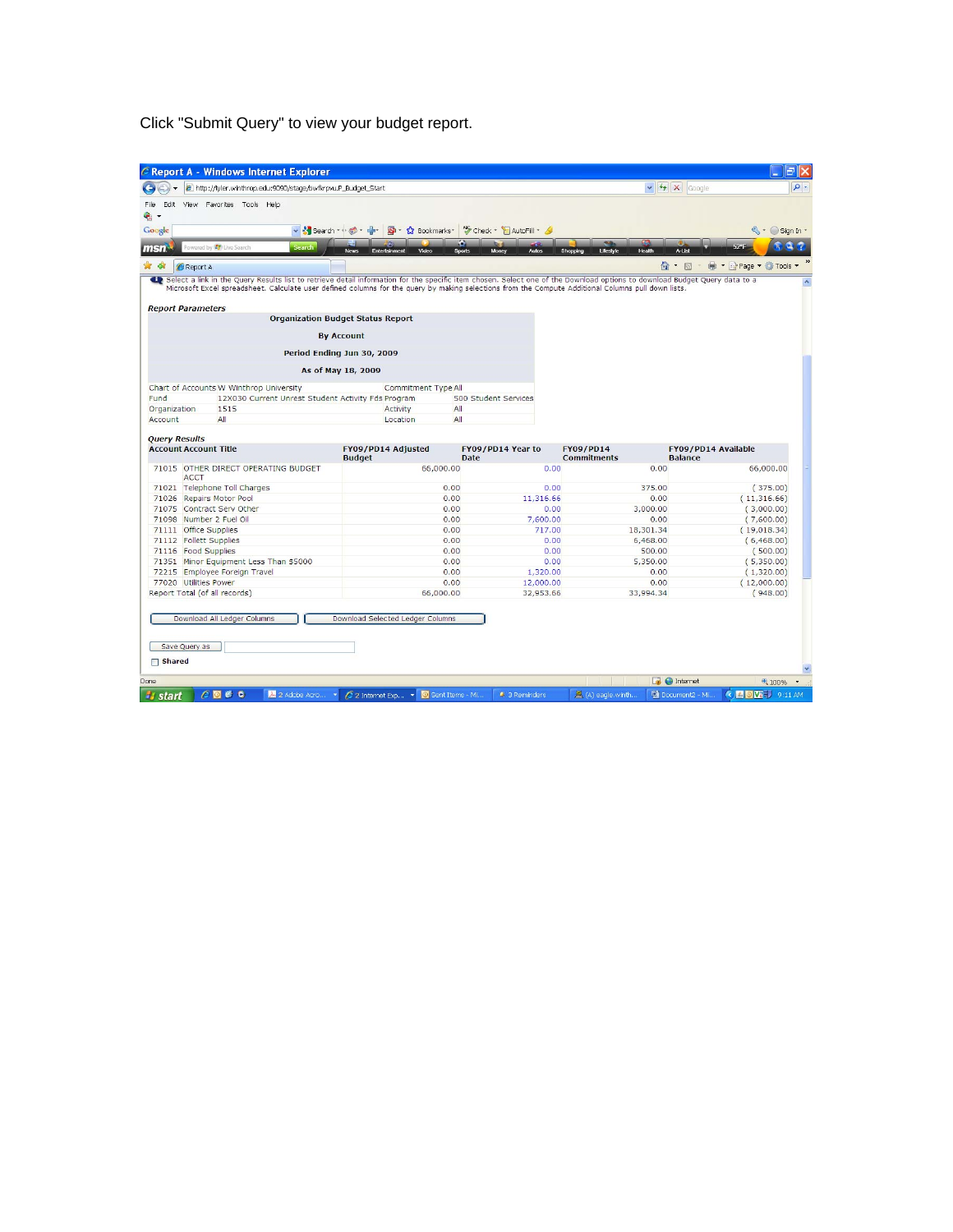Note: you can click on any value printed in blue to view information regarding a specific transaction. For instance, if you wanted to get more detail on the Office Supplies amount of \$717, just click on 717.00

|                                                      | C ReportE - Windows Internet Explorer               |                                                                                                                                 |                                                                                                                                                    |                                 |                    | 司                                                                                           |
|------------------------------------------------------|-----------------------------------------------------|---------------------------------------------------------------------------------------------------------------------------------|----------------------------------------------------------------------------------------------------------------------------------------------------|---------------------------------|--------------------|---------------------------------------------------------------------------------------------|
|                                                      |                                                     |                                                                                                                                 | 2 http://tyler.winthrop.edu:9090/stage/bwfkrpxu.P_ReportE?coas=W&fund=12X0308program=5008inclrev=8atyp=8dtyp=8orgn=15158actv=8refnun v ++ X Google |                                 |                    | $\rho$ .                                                                                    |
| File                                                 | Edit View Favorites Tools Help                      |                                                                                                                                 |                                                                                                                                                    |                                 |                    |                                                                                             |
| $\bullet$ .                                          |                                                     |                                                                                                                                 |                                                                                                                                                    |                                 |                    |                                                                                             |
| Google                                               |                                                     | v & Search * + 6 + Car                                                                                                          | 장 · ☆ Bookmarks · "> Check · 님 AutoFill · ♪                                                                                                        |                                 |                    | Sign In *                                                                                   |
|                                                      |                                                     |                                                                                                                                 | ø.                                                                                                                                                 |                                 |                    |                                                                                             |
| msn                                                  | wered by (F) Live Search<br>Search                  | Entertainment<br>Video<br><b>News</b>                                                                                           | <b>Sports</b><br>Money<br><b>Autos</b>                                                                                                             | Shopping<br>Lifestyle<br>Health | A-List             | $Q_{1}$<br>5247                                                                             |
| $\frac{1}{2}$ $\frac{1}{2}$<br><b>C</b> ReportE      |                                                     |                                                                                                                                 |                                                                                                                                                    |                                 | $\cap$ . $\Box$    | de → Faqe → O Tools →                                                                       |
|                                                      | <b>SUNGARD HIGHER EDUCATION</b>                     |                                                                                                                                 |                                                                                                                                                    |                                 |                    |                                                                                             |
| <b>Personal Information</b><br><b>Search</b>         | <b>WebTailor Administration Finance</b><br>Go       |                                                                                                                                 |                                                                                                                                                    |                                 |                    | MENU SITE MAP HELP EXIT                                                                     |
| <b>Report Parameters</b>                             |                                                     | <b>Organization Budget Status Detail Report</b><br><b>Summary Year to Date Transaction Report</b><br>Period Ending Jun 30, 2009 |                                                                                                                                                    |                                 |                    |                                                                                             |
|                                                      |                                                     | As of May 18, 2009                                                                                                              |                                                                                                                                                    |                                 |                    |                                                                                             |
|                                                      | Chart of Accounts: W Winthrop University            | Commitment Type: All                                                                                                            |                                                                                                                                                    |                                 |                    |                                                                                             |
| Fund:                                                | 12X030 Current Unrest Student Activity Fds Program: |                                                                                                                                 | 500 Student Services                                                                                                                               |                                 |                    |                                                                                             |
| Organization:                                        | 1515                                                | Activity:                                                                                                                       | All                                                                                                                                                |                                 |                    |                                                                                             |
| Account:                                             | 71111 Office Supplies                               | Location:                                                                                                                       | All                                                                                                                                                |                                 |                    |                                                                                             |
| <b>Document List</b><br>May 14, 2009<br>May 14, 2009 | May 14, 2009 I0000083<br>May 14, 2009 I0000082      | White Office Furniture<br>White Office Furniture                                                                                | Transaction Date Activity Date Document Code Vendor/Transaction Description Amount Rule Class Code<br>160.50 INEI<br>214.00 INEI                   |                                 |                    |                                                                                             |
| May 14, 2009                                         | May 14, 2009 I0000081                               | Aramark                                                                                                                         | 75.00 INEI                                                                                                                                         |                                 |                    |                                                                                             |
| May 14, 2009                                         | May 14, 2009 I0000080                               | White Office Furniture                                                                                                          | 107.00 INEI                                                                                                                                        |                                 |                    |                                                                                             |
| May 12, 2009                                         | May 12, 2009 I0000061                               | Aramark                                                                                                                         | 53.50 INEI                                                                                                                                         |                                 |                    |                                                                                             |
| May 12, 2009                                         | May 12, 2009 I0000059                               | Aramark                                                                                                                         | 107.00 INEI                                                                                                                                        |                                 |                    |                                                                                             |
| Report Total (of all records):                       |                                                     |                                                                                                                                 | 717.00                                                                                                                                             |                                 |                    |                                                                                             |
| Download                                             | Available Budget Balance: (19,018.34)               |                                                                                                                                 |                                                                                                                                                    |                                 |                    |                                                                                             |
|                                                      |                                                     |                                                                                                                                 |                                                                                                                                                    |                                 |                    |                                                                                             |
|                                                      |                                                     |                                                                                                                                 |                                                                                                                                                    |                                 | $\Box$ el Internet | € 100%                                                                                      |
| <b><i><b>S</b></i></b> start                         | $C$ is a<br>2 2 Adobe Acro                          | 2 Internet Exp • <b>O</b> Sent Items - Mi                                                                                       | 4 3 Reminders                                                                                                                                      | 具(A) eagle.winth                | Document2 - Mi     | $\left( 3 \right)$ $\bullet$ $\left[ 0 \right]$ $\left[ 0 \right]$ $\left[ 9.13 \right]$ AM |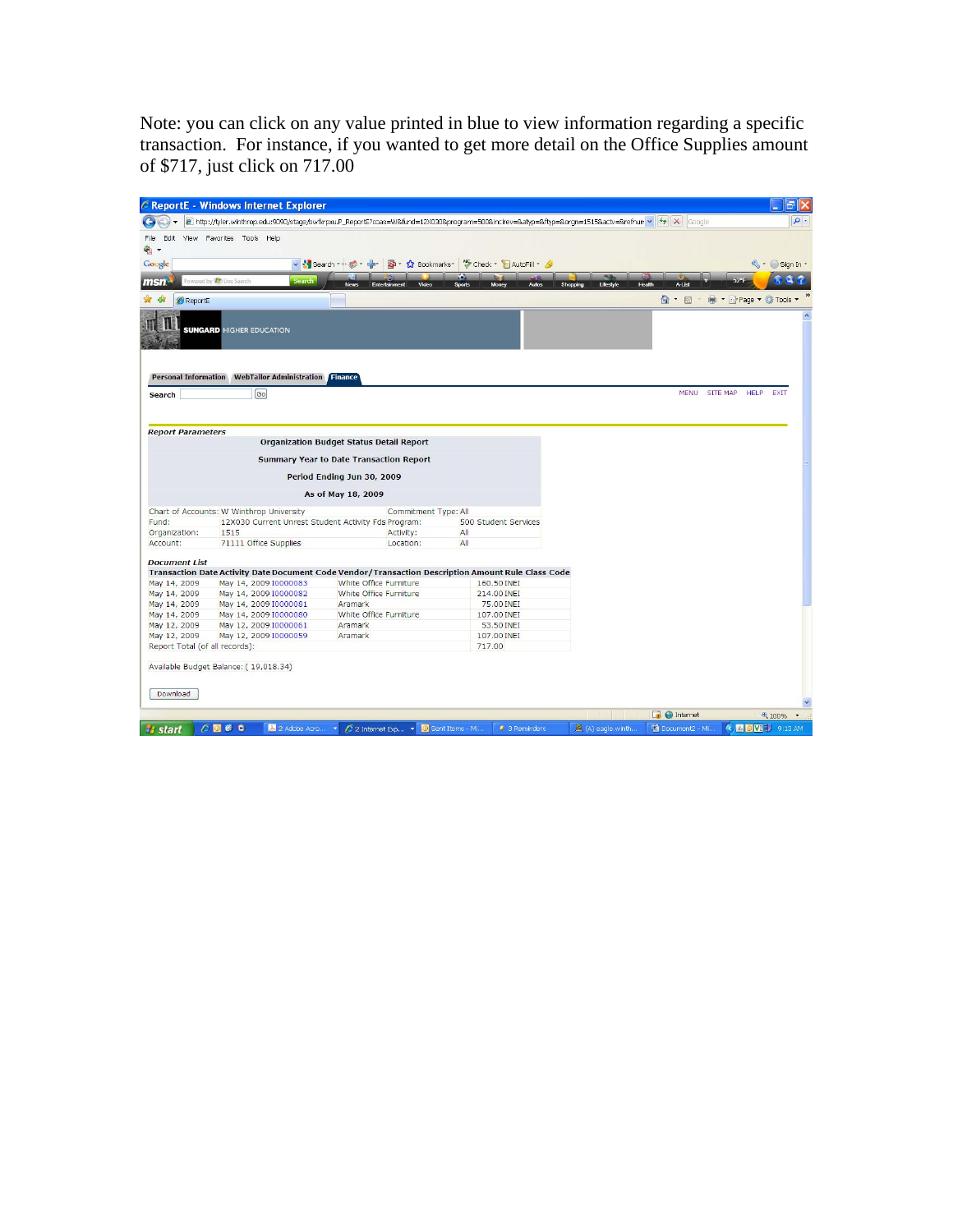If you would like information on what constituted the \$160.50 transaction, you can click on the document I0000083.

| C Report X - Windows Internet Explorer                   |                                                                                                                                                            |                                  |                                                       |       |                                                                                          |                       |          |                    |                    |                                                | ā                            |
|----------------------------------------------------------|------------------------------------------------------------------------------------------------------------------------------------------------------------|----------------------------------|-------------------------------------------------------|-------|------------------------------------------------------------------------------------------|-----------------------|----------|--------------------|--------------------|------------------------------------------------|------------------------------|
|                                                          | http://tyler.winthrop.edu:9090/stage/bwfkrpxu.P_ReportX?refnumber=I00000838skiprows=08tdate=14-May-20098/tode=038xttype=38subno=08tr( v   + +   X   Google |                                  |                                                       |       |                                                                                          |                       |          |                    |                    |                                                | $\rho$ .                     |
| File<br>● -                                              | Edit View Favorites Tools Help                                                                                                                             |                                  |                                                       |       |                                                                                          |                       |          |                    |                    |                                                |                              |
| Google                                                   |                                                                                                                                                            |                                  |                                                       |       | ▼ Search · · ● · ● · 图 · ☆ Bookmarks · <sup>*</sup> Check · 日 AutoFill · <u>◆</u>        |                       |          |                    |                    |                                                | $\leftarrow$ Sign In $\cdot$ |
| msn.                                                     | Powered by <b>(3)</b> Live Search                                                                                                                          | <b>Search</b>                    | <b>News</b><br>Entertainn                             | Video | $\bullet$<br><b>Sports</b>                                                               | Money<br><b>Autos</b> | Shopping | Lifestyle          | A-List<br>Health   | 5245                                           | 0.7                          |
| <b>C</b> Report X                                        |                                                                                                                                                            |                                  |                                                       |       |                                                                                          |                       |          |                    | $\cap$ $\Box$      | de → Faqe → O Tools →                          |                              |
|                                                          | <b>SUNGARD HIGHER EDUCATION</b>                                                                                                                            |                                  |                                                       |       |                                                                                          |                       |          |                    |                    |                                                |                              |
| <b>Search</b>                                            | Personal Information WebTailor Administration Finance<br>Go                                                                                                |                                  |                                                       |       |                                                                                          |                       |          |                    |                    | MENU SITE MAP HELP EXIT                        |                              |
| <b>Select Document</b>                                   |                                                                                                                                                            |                                  |                                                       |       |                                                                                          |                       |          |                    |                    |                                                |                              |
|                                                          |                                                                                                                                                            | <b>Detail Transaction Report</b> |                                                       |       |                                                                                          |                       |          |                    |                    |                                                |                              |
| Document Type: Invoice                                   |                                                                                                                                                            | Commitment Type: All             |                                                       |       |                                                                                          |                       |          |                    |                    |                                                |                              |
| Document Code: I0000083<br>Transaction Date: 14-May-2009 |                                                                                                                                                            | Description:                     | White Office Furniture                                |       |                                                                                          |                       |          |                    |                    |                                                |                              |
|                                                          |                                                                                                                                                            |                                  |                                                       |       |                                                                                          |                       |          |                    |                    |                                                |                              |
| <b>Accounting Information</b>                            | Chart of Accounts Fund Organization Account Program Activity Location Amount Rule Class Code                                                               |                                  |                                                       |       |                                                                                          |                       |          |                    |                    |                                                |                              |
| W                                                        | 12X030 1515                                                                                                                                                | 71111                            | 500                                                   |       | 160.50 INEI                                                                              |                       |          |                    |                    |                                                |                              |
| W                                                        | 1110203210                                                                                                                                                 | 71075 500                        |                                                       |       | 25.00 INEI                                                                               |                       |          |                    |                    |                                                |                              |
| Save Query as                                            |                                                                                                                                                            |                                  |                                                       |       |                                                                                          |                       |          |                    |                    |                                                |                              |
| <b>□</b> Shared                                          |                                                                                                                                                            |                                  |                                                       |       |                                                                                          |                       |          |                    |                    |                                                |                              |
| Another Query                                            |                                                                                                                                                            |                                  |                                                       |       |                                                                                          |                       |          |                    |                    |                                                |                              |
|                                                          |                                                                                                                                                            |                                  |                                                       |       |                                                                                          |                       |          |                    |                    |                                                |                              |
| <b>Related Documents</b>                                 |                                                                                                                                                            |                                  |                                                       |       |                                                                                          |                       |          |                    |                    |                                                |                              |
| May 14, 2009                                             | <b>Transaction Date Document Type Document Code Status Indicator</b><br>Purchase Order P0000071                                                            |                                  | Approved                                              |       |                                                                                          |                       |          |                    |                    |                                                |                              |
|                                                          |                                                                                                                                                            |                                  |                                                       |       |                                                                                          |                       |          |                    |                    |                                                |                              |
| <b>RELEASE: 8.1</b>                                      |                                                                                                                                                            |                                  |                                                       |       | [ Budget Queries   Encumbrance Query   Requisition   Approve Documents   View Document ] |                       |          |                    |                    | powered by<br><b>SUNGARD' HIGHER EDUCATION</b> |                              |
| Done                                                     |                                                                                                                                                            |                                  |                                                       |       |                                                                                          |                       |          |                    | $\Box$ el Internet |                                                | 电 100% →                     |
| <b>As etart</b>                                          | $C$ <b>D</b> $B$ <b>C</b>                                                                                                                                  | 2 2 Adnhe Arrn                   | $\sqrt{2}$ 2 Internet Fxn $\sqrt{0}$ Sent Items - Mi. |       |                                                                                          | $\bullet$ 3 Reminders |          | EL (A) eagle winth | Document2 - Mi     |                                                | <b>C 3 0 VA = 9:15 AM</b>    |

You can continue to retrieve additional information as needed.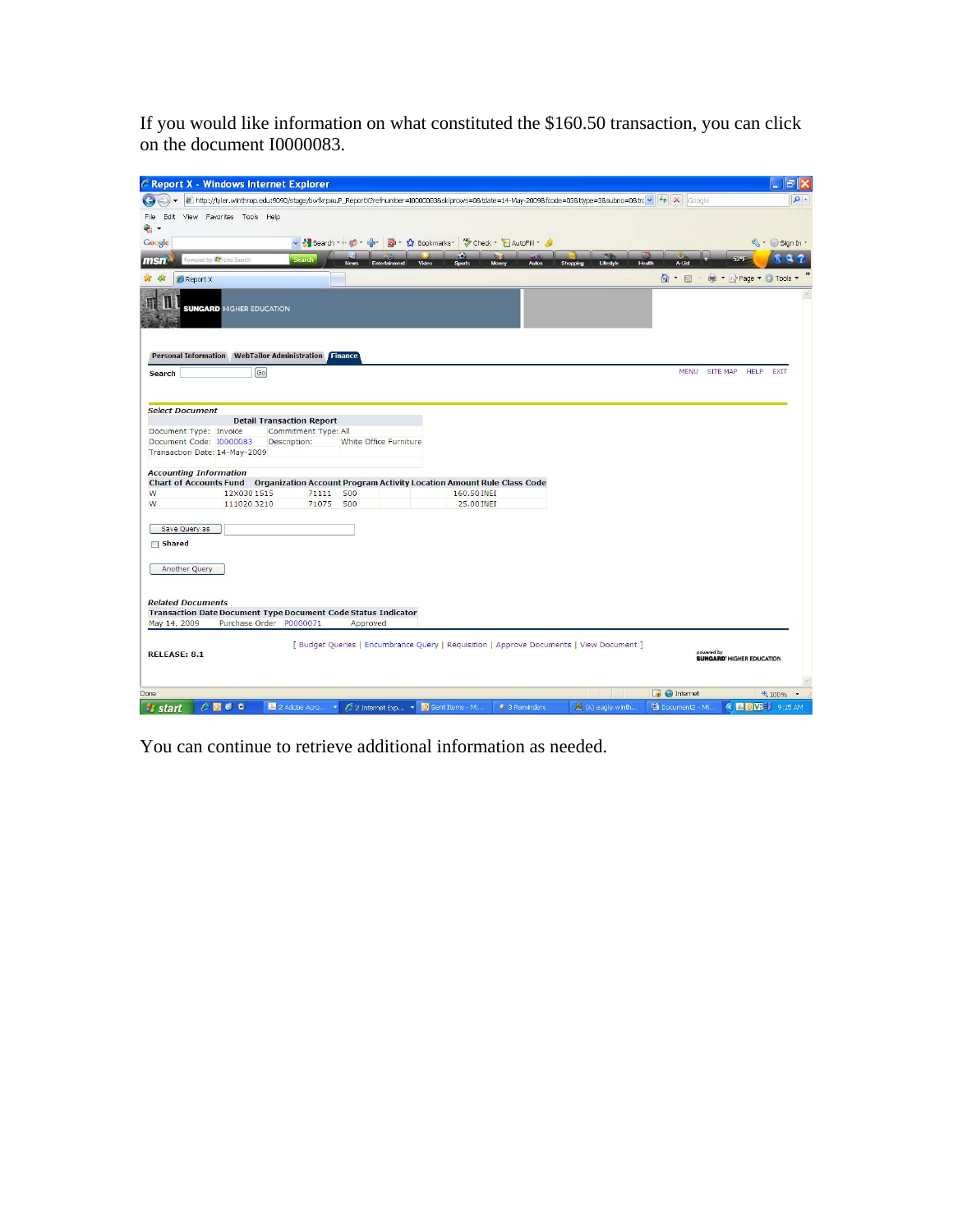#### **Budget Status by Organizational Hierarchy**

| Create a New Query |  |
|--------------------|--|
| Type               |  |

Budget Status by Organizational Hierarchy v

Create Query

The **Budget Status by Organizational Hierarchy** report displays a drill-down report that allows you to narrow down your results by *Expenditure Account* type. By proper selection of the hierarchical org code, you can display all accounts for which an individual is responsible. For instance, if the Dean of a College is responsible for multiple accounts, you can view all accounts at one time. The first step in creating a budget query is to specify the ledger columns you wish to display on the report. The following options are provided:

**Adopted Budget:** Your original budget, as determined at beginning of fiscal year. **Budget Adjustment:** Any transfers to or from your budget line items. **Adjusted Budget:** Adopted budget plus transfer details. **Temporary Budget:** (Not in use) **Accounted Budget:** (Not in use) **Year to Date:** Amounts to date for current fiscal year. **Encumbrances:** Purchase Orders cut against your budget. **Reservations:** Requisitions submitted against your budget. **Commitments:** Sum of Encumbrances and Reservations. **Available Balance:** Adopted budget less commitments; provides information on funds available.<br>Also Salast the Operating Ladger Data solumns to display on the report

| select the Operating Ledger Data columns to display on the report. |   |                     |  |
|--------------------------------------------------------------------|---|---------------------|--|
|                                                                    |   |                     |  |
| <b>Adopted Budget</b>                                              |   | Year to Date        |  |
| <b>Budget Adjustment</b>                                           |   | Encumbrances        |  |
| <b>Adjusted Budget</b>                                             |   | <b>Reservations</b> |  |
| Temporary Budget                                                   | ⊽ | Commitments         |  |
| <b>Accounted Budget</b>                                            |   | ⊽ Available Balance |  |
| Save Query as:                                                     |   |                     |  |
| Shared                                                             |   |                     |  |
| Continue                                                           |   |                     |  |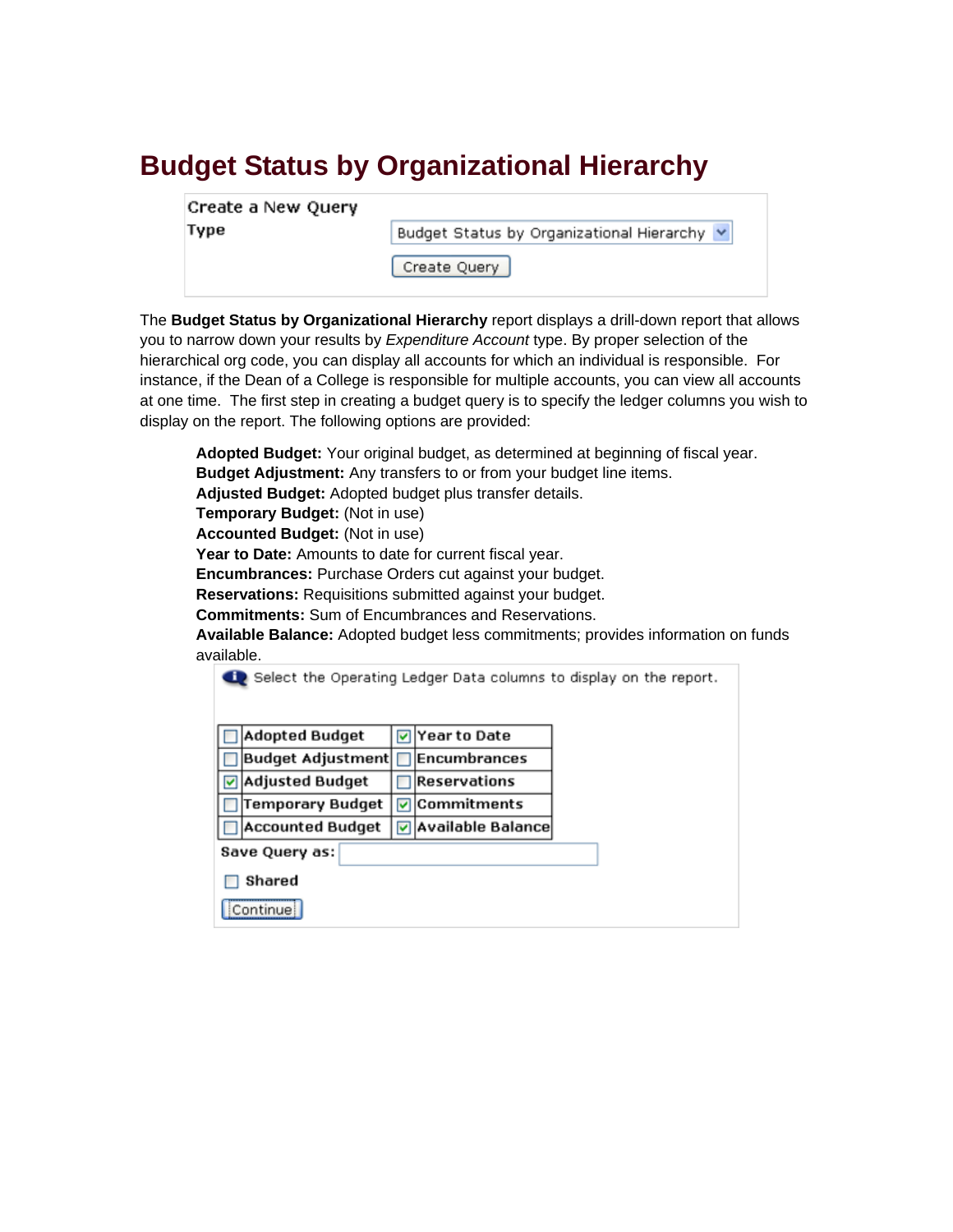#### **Ledger Columns**

At this point, you can choose to save your query in order to retrieve the selected ledger columns for future use. To save a query, type a name into the "Save Query As" input box.

**Note:** Do **not** click the *Shared* checkbox; if you do, your query will be visible to everyone on campus.

Click "Continue" to move to the next screen.

| <b>Budget Queries</b>                         |                              |                                                                              |                                                                                                                                                                                                                                                                                                                                      |
|-----------------------------------------------|------------------------------|------------------------------------------------------------------------------|--------------------------------------------------------------------------------------------------------------------------------------------------------------------------------------------------------------------------------------------------------------------------------------------------------------------------------------|
| retrieved is through the Fiscal Year to Date. |                              |                                                                              | For a Budget Query to be successful, a user with Fund Organization query access must enter a value in either the Organization or Grant fields as well as the<br>Fiscal Year, Period, and Chart of Accounts fields. If Grant information is queried, all retrieved information is Grant Inception to Date. Otherwise, all information |
|                                               |                              | ratriaved will be placed next to the corresponding comparison fiscal period. | To perform a comparison query select a Comparison Fiscal Year and Period in addition to the required Fiscal Year and Period. With this selection, all details                                                                                                                                                                        |
| Fiscal year:                                  | $2008$ $\blacktriangleright$ | Fiscal period:                                                               | 10 米                                                                                                                                                                                                                                                                                                                                 |
| <b>Comparison Fiscal year:</b>                | None 34                      | Comparison Fiscal period: None                                               |                                                                                                                                                                                                                                                                                                                                      |
| Commitment Type:                              | AR                           |                                                                              |                                                                                                                                                                                                                                                                                                                                      |
| Chart of Accounts                             | u.                           | Index:                                                                       |                                                                                                                                                                                                                                                                                                                                      |
| -Fund                                         |                              | <b>Activity</b>                                                              |                                                                                                                                                                                                                                                                                                                                      |
| Organization                                  | 059901                       | Location                                                                     |                                                                                                                                                                                                                                                                                                                                      |
| Grant -                                       |                              | Fund Type                                                                    |                                                                                                                                                                                                                                                                                                                                      |
| Account                                       | 730%                         | Account Type                                                                 |                                                                                                                                                                                                                                                                                                                                      |
| Program                                       |                              |                                                                              |                                                                                                                                                                                                                                                                                                                                      |
| <b>TT Include Revenue Accounts</b>            |                              |                                                                              |                                                                                                                                                                                                                                                                                                                                      |
| <b>Bave Query as:</b>                         |                              |                                                                              |                                                                                                                                                                                                                                                                                                                                      |
| Shared                                        |                              |                                                                              |                                                                                                                                                                                                                                                                                                                                      |
| Submit Quary                                  |                              |                                                                              |                                                                                                                                                                                                                                                                                                                                      |

#### **Budget Query Criteria**

To choose the budget information you wish to view, select or enter criteria as follows:

**Fiscal Year:** Choose the fiscal year for the time period you wish to view. This defaults to the calendar year, so it may be necessary to change this value.

 \*Fiscal Period:\*Choose the month you wish view. Note that 01 corresponds to July, 02 to August, and so on. The fiscal periods 13 and 14 are used by accounting to do end-offiscal-year processing. If you want to be sure to capture all YTD data, use period 14. **Comparison Fiscal Year:** You can select a fiscal year with which to compare the previously selected *Fiscal Year*. This will not be usable until FY10, since we will only have FY09 data for the first year the system is in use.

**Comparison Fiscal Period:** You can select a fiscal period with which to compare the previously selected *Fiscal Period*. This will not be usable until FY10, since we will only have FY09 data for the first year the system is in use.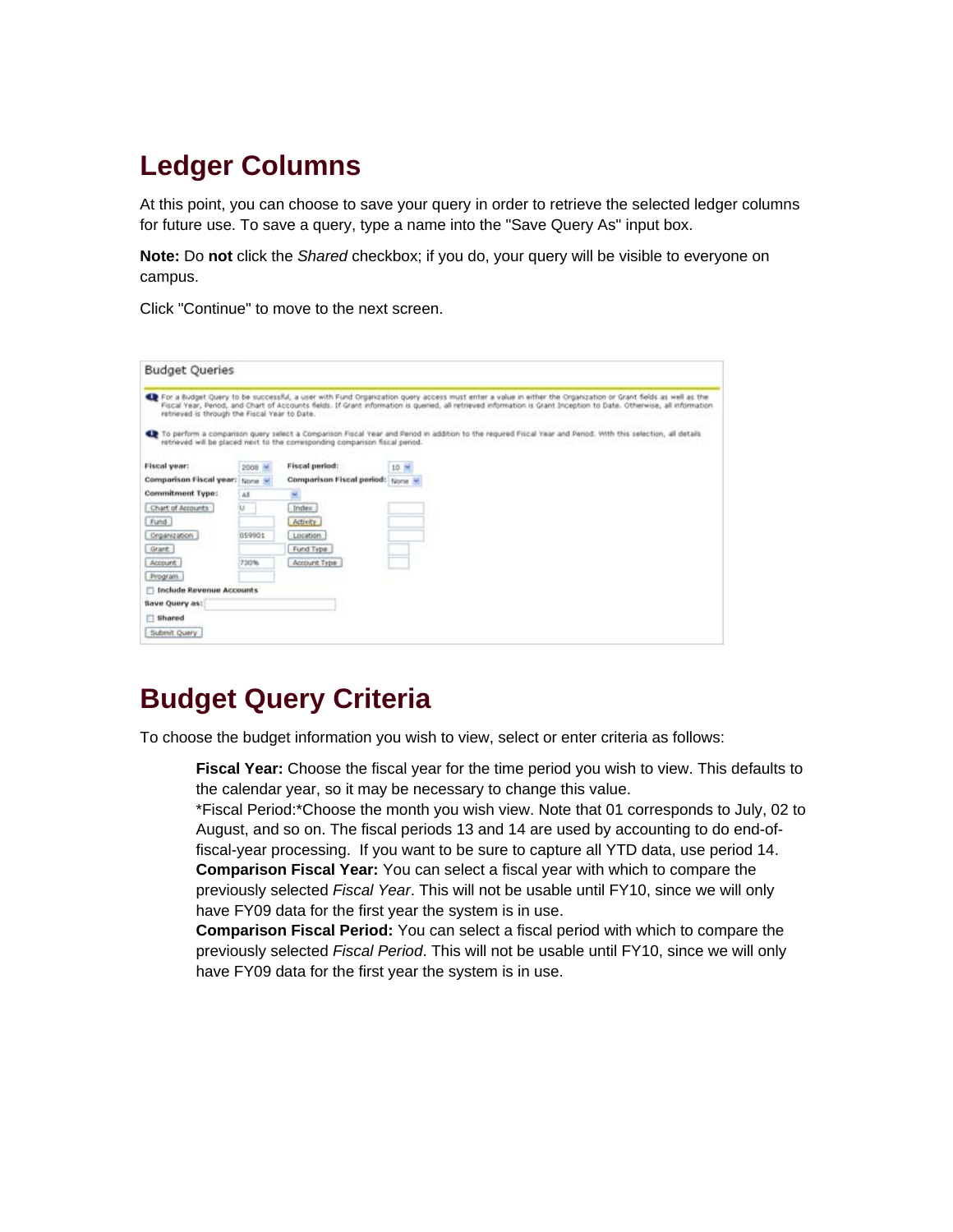**Commitment Type:** This dropdown has three values:

**All:** Includes all commitments (Requisitions and Purchase Orders) charged to the accounts to be viewed.

**Committed:** Includes only the Purchase Orders cut against the accounts to be viewed.

**Uncommitted:** Includes only the Requisitions submitted against the accounts to be viewed.

**Chart of Accounts:** Enter a capital W

**Index:** Enter the Fund or Org code in the Index field for the budget number you wish to query. If you need to locate this information, you can click the "Index" button to access a Code Lookup screen to retrieve a list of available Fund and Org Codes. If you use the Index field, you do not need to enter information into the Fund, Org or Program fields. **Fund:** Enter the *Fund* code for the budget number you wish to query. If you need to locate this information, you can click the "Fund" button to access a Code Lookup screen. Note that if the budget number references a grant account, you will need to enter a value in the *Grant* field as well.

**Organization:** Enter the *Organization* code for the budget number you wish to query. If you need to locate this information, you can click the "Organization" button to access a Code Lookup screen.

**Grant:** If the budget number you wish to query references a grant account, enter the value for this account in the *Grant* field. If you need to locate this information, you can click the "Grant" button to access a Code Lookup screen.

**Account:** Not required for a Budget Status by Organizational Hierarchy report. **Program:** Not required for a Budget Status by Organizational Hierarchy report.

**Activity, Location, Fund Type, Account Type:** It is not necessary to enter data in these fields.

**Include Revenue Accounts:** To include budget numbers that reference revenue accounts in the reports totals, check this checkbox.

**Note:** It is only necessary to enter the *Chart of Accounts* and *Organization*. In a **Budget Status by Organizational Hierarchy** report, the *Query Results* will display the same drill-down hierarchy regardless of whether or not additional criteria are specified.

You can choose to save your query in order to retrieve the report for future use. To save a query, type a name into the "Save Query As" input box. Note that each time you run the saved query, you will see "real-time" data. A retrieved query will not provide the same results when run at different times.

**Note:** Do **not** click the *Shared* checkbox; if you do, your query will be visible to everyone on campus.

Click "Submit Query" to view your budget report.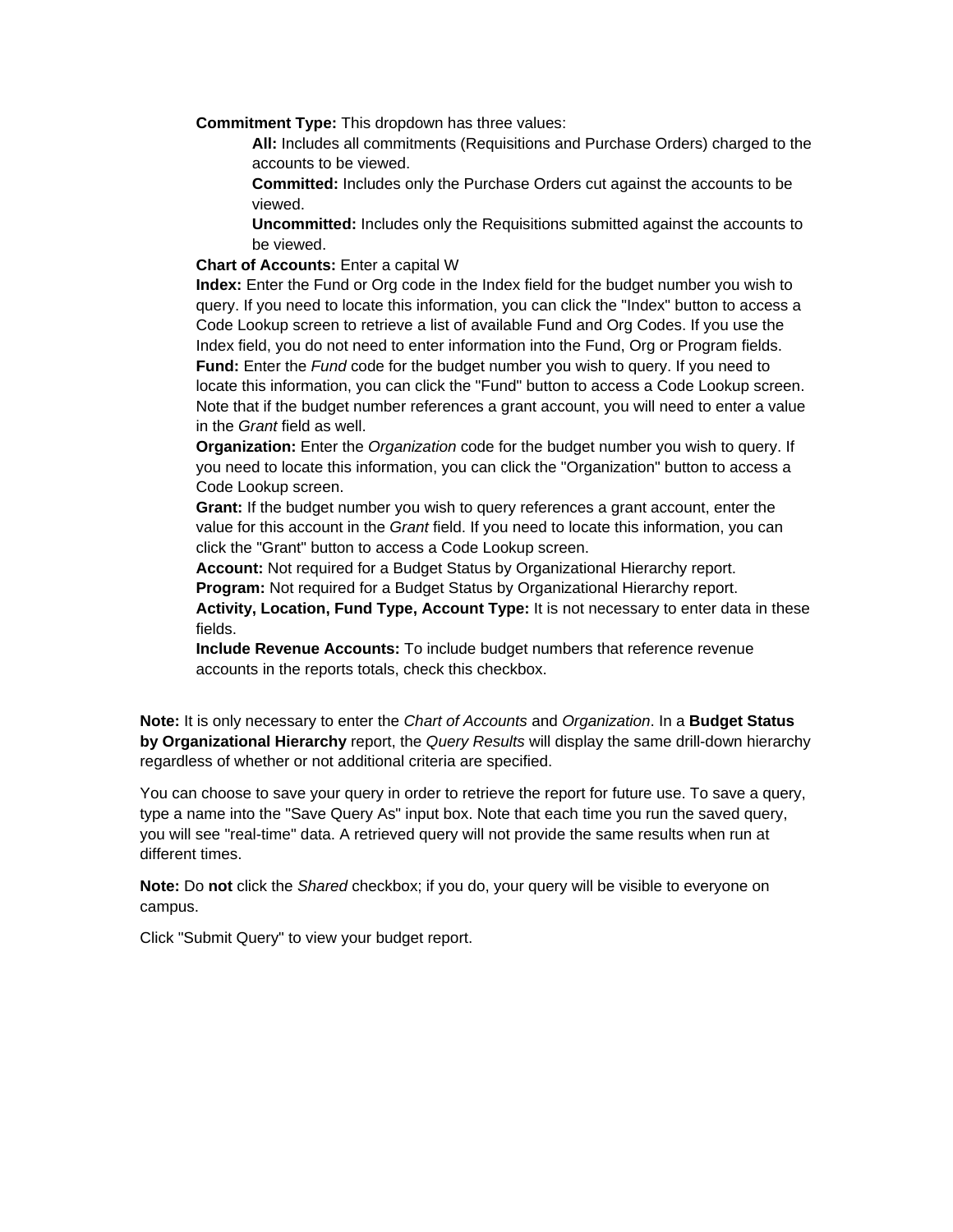| C Budget Queries - Windows Internet Explorer                                                                                                                                                                                                           |                                           | 同                                    |
|--------------------------------------------------------------------------------------------------------------------------------------------------------------------------------------------------------------------------------------------------------|-------------------------------------------|--------------------------------------|
| http://tyler.winthrop.edu:9090/stage/bwfkrpvu.P_Budget_Start                                                                                                                                                                                           | $\vee$ 4 $\times$ Google                  | $\rho$ .                             |
| Edit View Favorites Tools Help<br>File                                                                                                                                                                                                                 |                                           |                                      |
| ۰.                                                                                                                                                                                                                                                     |                                           |                                      |
| Si + 2 Bookmarks * F AutoFill + 3<br>v & Search * + @ + Ca+<br>Google                                                                                                                                                                                  |                                           | $\leftarrow$ Sign In $\cdot$         |
| Powered by (Fig. Live Search<br><b>Search</b><br>msn<br>Video<br><b>Sports</b><br>Money<br>Autos<br>Shopping<br>Lifestyle<br><b>News</b><br>Entertain                                                                                                  | Health<br>A-List                          |                                      |
| 48<br>মী<br>Budget Queries                                                                                                                                                                                                                             | $\wedge$ 0                                | <b>⊯ ▼ ☆ Page ▼ ◎ Tools ▼</b>        |
| <b>Personal Information WebTailor Administration Finance</b>                                                                                                                                                                                           |                                           |                                      |
| Gol                                                                                                                                                                                                                                                    | <b>MENU</b><br>SITE MAP                   | <b>HELP</b><br><b>EXIT</b>           |
| <b>Search</b>                                                                                                                                                                                                                                          |                                           |                                      |
| <b>Budget Queries</b>                                                                                                                                                                                                                                  |                                           |                                      |
|                                                                                                                                                                                                                                                        |                                           |                                      |
| For a Budget Query to be successful, a user with Fund Organization query access must enter a value in either the Organization or Grant fields as well as the Fiscal Year, Period,                                                                      |                                           |                                      |
| and Chart of Accounts fields. If Grant information is queried, all retrieved information is Grant Inception to Date. Otherwise, all information retrieved is through the Fiscal Year to<br>Date.                                                       |                                           |                                      |
|                                                                                                                                                                                                                                                        |                                           |                                      |
| <b>C</b> To perform a comparison query select a Comparison Fiscal Year and Period in addition to the required Fiscal Year and Period. With this selection, all details retrieved will be<br>placed next to the corresponding comparison fiscal period. |                                           |                                      |
|                                                                                                                                                                                                                                                        |                                           |                                      |
| <b>Fiscal period:</b><br><b>Fiscal year:</b><br>$2009 \vee$<br>$14 \times$                                                                                                                                                                             |                                           |                                      |
| <b>Comparison Fiscal year:</b> None v<br><b>Comparison Fiscal period:</b> None v<br><b>Commitment Type:</b><br>All<br>$\checkmark$                                                                                                                     |                                           |                                      |
| Chart of Accounts<br>Index<br>W                                                                                                                                                                                                                        |                                           |                                      |
| Fund<br>Activity                                                                                                                                                                                                                                       |                                           |                                      |
| Organization<br>Location<br>1510                                                                                                                                                                                                                       |                                           |                                      |
| Grant<br>Fund Type                                                                                                                                                                                                                                     |                                           |                                      |
| Account<br><b>Account Type</b>                                                                                                                                                                                                                         |                                           |                                      |
| Program                                                                                                                                                                                                                                                |                                           |                                      |
| <b>□ Include Revenue Accounts</b>                                                                                                                                                                                                                      |                                           |                                      |
| <b>Save Query as:</b>                                                                                                                                                                                                                                  |                                           |                                      |
| <b>Shared</b>                                                                                                                                                                                                                                          |                                           |                                      |
| Submit Query                                                                                                                                                                                                                                           |                                           |                                      |
|                                                                                                                                                                                                                                                        |                                           |                                      |
| [ Budget Queries   Encumbrance Query   Requisition   Approve Documents   View Document                                                                                                                                                                 |                                           |                                      |
| <b>RELEASE: 8.1</b>                                                                                                                                                                                                                                    | powered by                                | <b>SUNGARD' HIGHER EDUCATION</b>     |
|                                                                                                                                                                                                                                                        |                                           |                                      |
| Done<br><b>○ ◎ ◎ ◎ ◎ ■</b> ▲ 2 Adobe A ▼<br>C Winthrop Un<br>雪 Training for<br>具(A) eagle.wi<br>圖 (B) eagle.wi<br>$\bullet$ Inbox - Micr<br><b><i><b>L</b></i></b> start                                                                               | $\Box$ $\Theta$ Internet<br>C Budget Ouer | 电 100% →<br><b>K VE O EJ</b> 5:35 PM |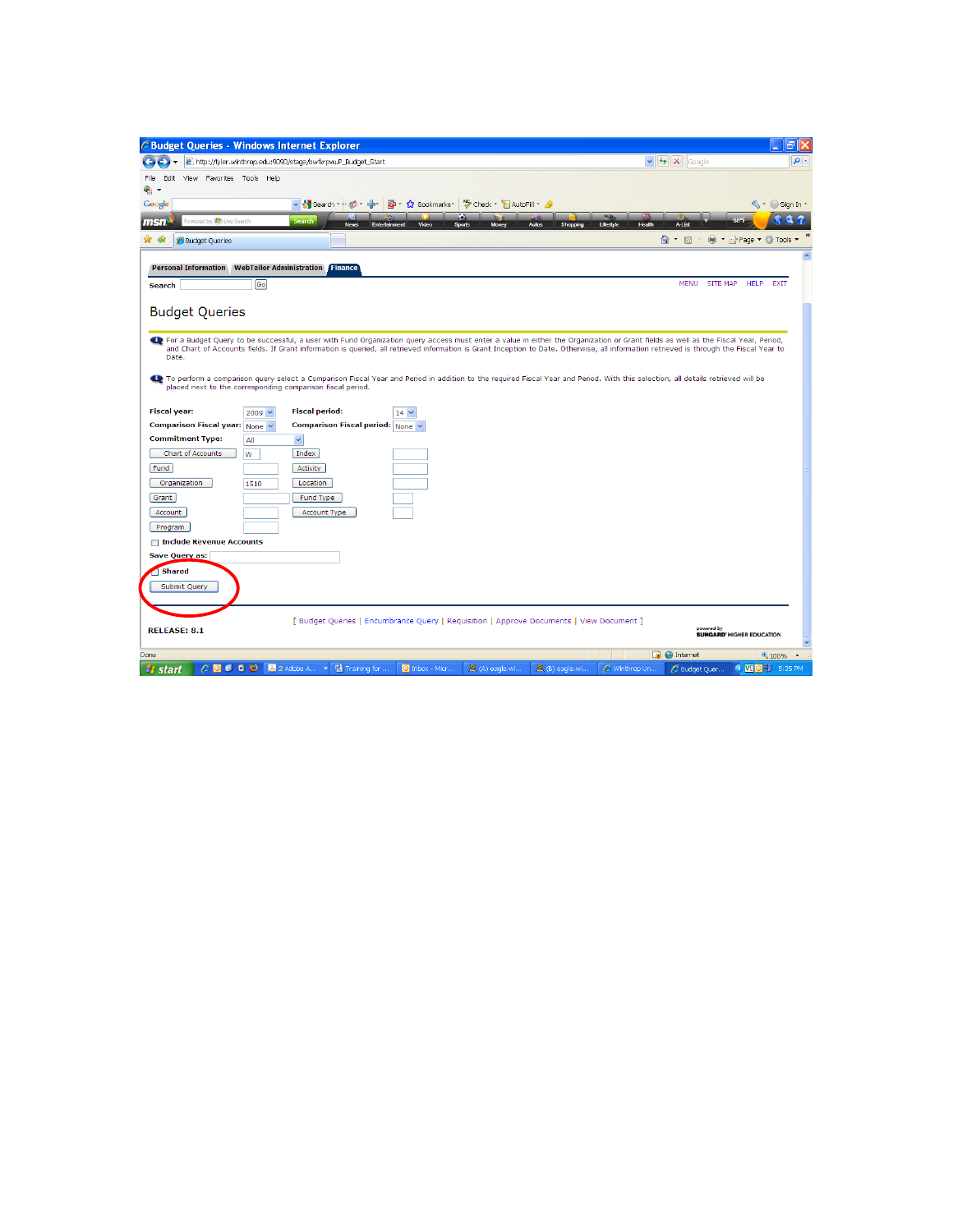|                                |                                                                                                                                                                            |                                                        |                                                                                                    |                                      | 同                        |
|--------------------------------|----------------------------------------------------------------------------------------------------------------------------------------------------------------------------|--------------------------------------------------------|----------------------------------------------------------------------------------------------------|--------------------------------------|--------------------------|
|                                | http://tyler.winthrop.edu:9090/stage/bwfkrpvu.P_Budget_Start                                                                                                               |                                                        |                                                                                                    | $\vee$ $\rightarrow$ $\times$ Google |                          |
|                                | File Edit View Favorites Tools Help                                                                                                                                        |                                                        |                                                                                                    |                                      |                          |
| ⊕ -                            |                                                                                                                                                                            |                                                        |                                                                                                    |                                      |                          |
| Google                         | v M Search + + 60 + Car                                                                                                                                                    |                                                        | 8 - 1 Bookmarks * Check - HautoFill - 4                                                            |                                      | $\leftarrow$ Sign In -   |
|                                |                                                                                                                                                                            |                                                        |                                                                                                    |                                      |                          |
| msn                            | wered by (3) Live Search<br><b>Search</b>                                                                                                                                  | Video<br><b>News</b><br>Entertainment<br><b>Sports</b> | Money<br><b>Autos</b><br>Shopping                                                                  | A-List<br>Lifestyle<br>Health        | QQ<br>68FF               |
| $58 - 58$<br><b>C</b> Report A |                                                                                                                                                                            |                                                        |                                                                                                    | $\wedge$ - $\Box$                    | Mage ▼ Tools ▼           |
|                                | Select a link in the Query Results list to retrieve detail information for the specific item chosen. Select one of the Download options to download Budget Query data to a |                                                        |                                                                                                    |                                      |                          |
|                                | Microsoft Excel spreadsheet. Calculate user defined columns for the query by making selections from the Compute Additional Columns pull down lists.                        |                                                        |                                                                                                    |                                      |                          |
| <b>Report Parameters</b>       |                                                                                                                                                                            |                                                        |                                                                                                    |                                      |                          |
|                                | <b>Organization Budget Status Report</b>                                                                                                                                   |                                                        |                                                                                                    |                                      |                          |
|                                | <b>By Organization</b>                                                                                                                                                     |                                                        |                                                                                                    |                                      |                          |
|                                |                                                                                                                                                                            |                                                        |                                                                                                    |                                      |                          |
|                                | Period Ending Jun 30, 2009                                                                                                                                                 |                                                        |                                                                                                    |                                      |                          |
|                                | As of May 19, 2009                                                                                                                                                         |                                                        |                                                                                                    |                                      |                          |
|                                | Chart of Accounts W Winthrop University                                                                                                                                    | Commitment Type All                                    |                                                                                                    |                                      |                          |
| Fund                           | All                                                                                                                                                                        | Program<br>All                                         |                                                                                                    |                                      |                          |
| Organization                   | 1510 NONSPORTS SPECIFIC ATHELTICS Activity                                                                                                                                 | All                                                    |                                                                                                    |                                      |                          |
| Account                        | All                                                                                                                                                                        | All<br>Location                                        |                                                                                                    |                                      |                          |
| <b>Ouery Results</b><br>1510   | <b>Organization Organization Title</b><br>NONSPORTS SPECIFIC ATHELTICS                                                                                                     |                                                        | FY09/PD14 Adjusted Budget FY09/PD14 Year to Date FY09/PD14 Commitments FY09/PD14 Available Balance |                                      |                          |
|                                | 1515 Athletics Administration                                                                                                                                              | 66,000.00                                              | 40,627.66                                                                                          | 37,192.29                            | (11,819.95)              |
|                                | 1520 Athletics Training Room                                                                                                                                               | 0.00                                                   | 8,460.00                                                                                           |                                      |                          |
|                                |                                                                                                                                                                            |                                                        |                                                                                                    | 640.01                               |                          |
|                                | 1525 Athletics Promotions and Marketing                                                                                                                                    | 0.00                                                   | 4,967.46                                                                                           | 13,276.62                            |                          |
|                                | 1530 Athletics Facilities Administration                                                                                                                                   | 0.00                                                   | 305.31                                                                                             | 0.00                                 |                          |
|                                | 1535 Athletics Sports Information                                                                                                                                          | 0.00                                                   | 735.50                                                                                             | 0.00                                 | (735.50)                 |
|                                | 1540 Athletics Academic Advising                                                                                                                                           | 0.00                                                   | 352.50                                                                                             | 0.00                                 | (352.50)                 |
|                                | 1545 Athletics Champs Life Skill Program                                                                                                                                   |                                                        |                                                                                                    |                                      |                          |
|                                | 1550 Athletics Hall Of Fame                                                                                                                                                |                                                        |                                                                                                    |                                      | (18, 244.08)<br>(305.31) |
|                                | 1555 Athletics Strength Conditioning                                                                                                                                       |                                                        |                                                                                                    |                                      |                          |
|                                | 1560 Athletics Spirit Groups                                                                                                                                               |                                                        |                                                                                                    |                                      | (9,100.01)               |
| 1510 Rollup                    | 1565 Athletics Grounds Maintenance                                                                                                                                         | 66,000.00                                              | 55,448.43                                                                                          | 51.108.92                            | (40, 557.35)             |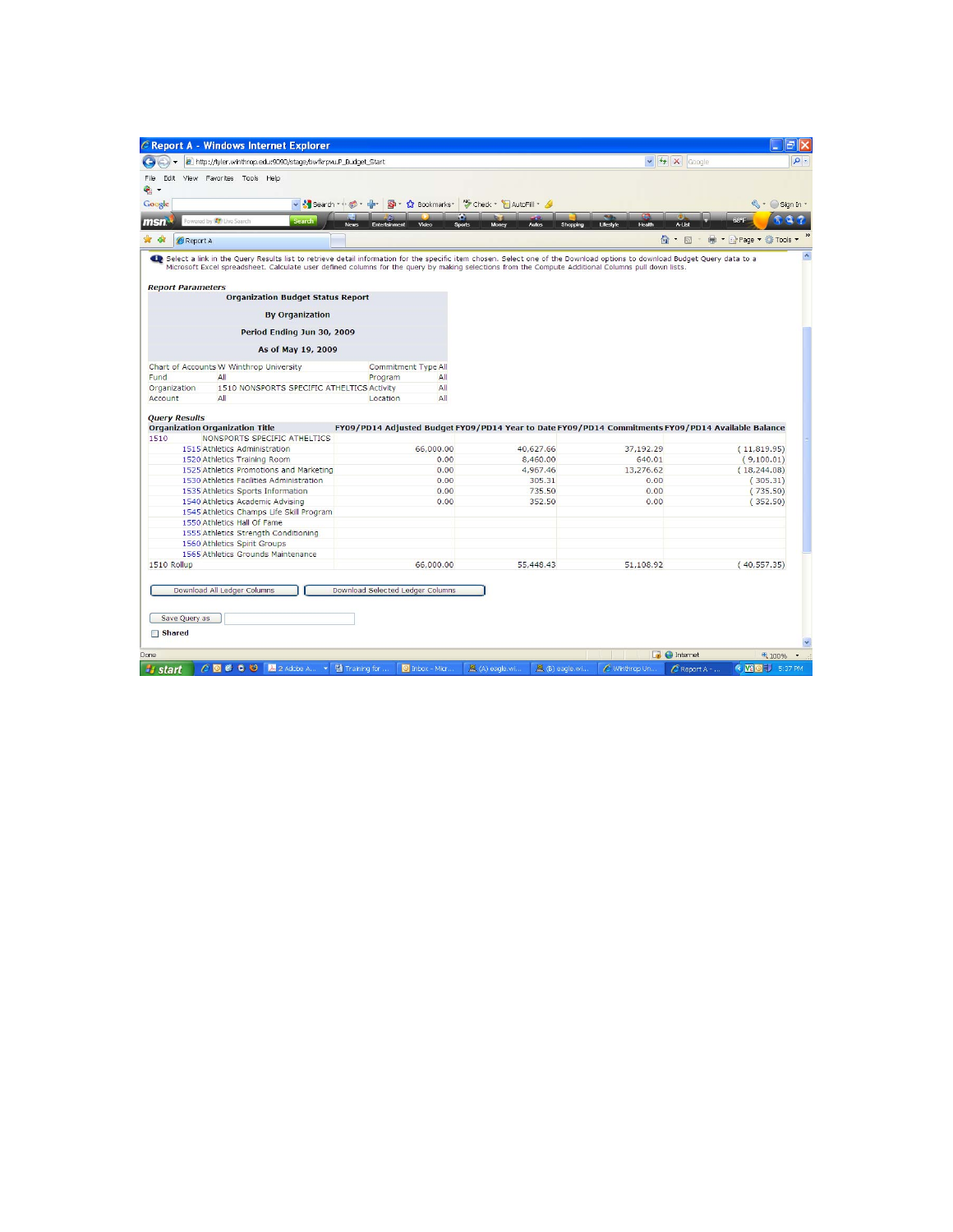## **Budget Report**

The *Report Parameters* displays information about the FOAPAL displayed in the report.

The *Query Results* display of the report shows up to 15 rows of data at a time. If the report contains more than 15 rows, a "Next 15 >" button will display; clicking this button will change the display to show up to the next 15 rows. The "< Previous 15" and "Next 15 >" buttons allow you to navigate through the pages of the report.

Any amount that displays in blue is a clickable link to more details about that specific amount, formatted as a list of the documents (requisitions, purchase orders, invoices, and journal entries) that combine to make up that amount; each document in the list is in turn is linked to a page that summarizes the document. Clicking the document number again takes you to a display of that document itself.

In a Budget Status by Account report, the *Query Results* will display results divided into budget line items, based up your search criteria. In a **Budget Status by Organizational Hierarchy** report, the *Query Results* will display a drill-down format beginning with the *Organization Code* roll-up. This provides an opportunity to narrow the results down by *Expenditure Account* type.

The "Download All Ledger Columns" and "Download Selected Ledger Columns" buttons provide a comma-separated file containing the budget query results that can be opened in Excel or other spreadsheet software, allowing you to perform additional calculations as needed.

You can choose to save your query in order to retrieve the report for future use. To save a query, type a name into the "Save Query As" input box. Note that each time you run the saved query, you will see "real-time" data. A retrieved query will not provide the same results when run at different times.

**Note:** Do **not** click the *Shared* checkbox; if you do, your query will be visible to everyone on campus

## **Compute Additional Columns for the query**

The Budget Report can be enhanced by adding additional columns based on the available ledger columns. To add a column based on an existing ledger column:

- 1. **Column 1:** Select the ledger column on which the new calculated column will be based. For example, to calculate the percentage of the adopted budget used based on the *Year to Date* column, select "Year to Date" from the *Column 1* dropdown.
- 2. **Operator:** Select the calculation you wish to perform on the column selected in *Column 1*; the options are "plus", "minus", "times", "divided by", and "percent of". Following our example, to calculate the percentage of the adopted budget used based on the *Year to Date* column, select "percent of" from the *Operator* dropdown.
- 3. **Column 2:** Select the ledger column that acts on *Column 1*. Following our example, to calculate the percentage of the adopted budget used based on the *Year to Date* column, select "Adopted Budget" from the *Column 2* dropdown.
- 4. **Display After Column:** Select the location in the Budget Report in which the new calculated column will display. For our example, select "Adjusted Budget" from the *Display After Column*.